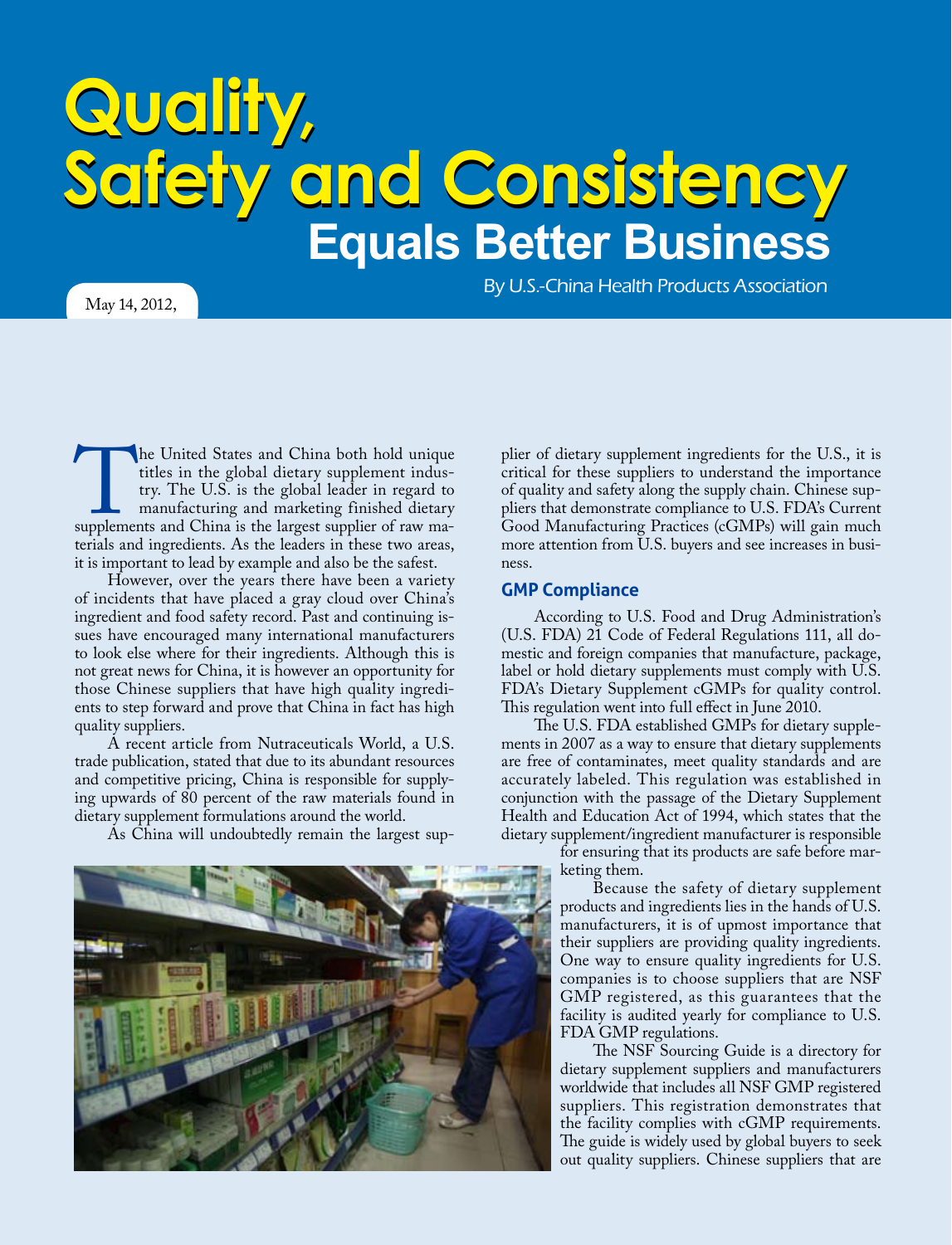interested in expanding their U.S. and overseas business should work towards getting approval to be added to the guide.

Noncompliance to the U.S. GMPs can result in multiple ramifications such as public warning letters, products labeled as adulterated, seizure by authorities, injunction from manufacturing, and damage to brand and company reputation. U.S. manufacturers are legally responsible for being GMP compliant and U.S. FDA has full authority to levy fines, sue companies and even hand out prison sentences to those breaking the law. Over the last few years, the U.S. industry has seen U.S. FDA increase the number of audits and issuances of warning letters to companies not in compliance.

One of the U.S. – China Health Products Association's (USCHPA) board members Jarrow Formulas has been purchasing ingredients globally for decades. Their purchasing department and overall quality assurance team is very experienced in seeking out quality suppliers. This ensures their finished products meet the highest standards. Furthermore, working with quality suppliers means Jarrow receives all the necessary documentation from the supplier, which allows Jarrow to maintain clear and GMP compliant records.

USCHPA asked Jarrow to explain some of the basic requirements they look at when reviewing a new potential supplier. Here's what we learned:

First step of course is a review of the potential supplier's marketing material, which should include all their quality certificates, history and products produced etc. We look for companies that not only have their own domestic GMP registration, but also a U.S. third party GMP registration such as NSF International as well as other appropriate registrations like ISO, TGA, CERES, Kosher, etc. If the company does not have these types of registrations or the information is not readily available then my attention will move to another supplier. This is a basic first step explained Jarrow's Purchasing Manager Kay Duncan.

Jarrow's Executive Vice President, Peilin Guo added, If a company has all their certificates in order and is transparent in their communications, then the next aspect to review is the company's mission statement, technology used, R & D capabilities, and number of qualified staff with relevant degrees / training. If the company has simply purchased some equipment and is using antiquated or run of the mill technology borrowed from another company then we will most likely move on. We like to see that the company is committed to the industry and strives to increase quality through investing in qualified staff and R & D.

Also, I like to see that the President and top management of the company have health science backgrounds. If the upper management's backgrounds are in unrelated fields I tend to seek out another supplier. That's a clear signal the company was organized solely to reap profits from the growing dietary supplement industry and is not dedicated to the industry. This type of business structure is dedicated to profit and thus can lead to corner cutting



resulting in poor quality ingredients or worse economic adulteration.

We also like to see suppliers that invest in the U.S. meaning opening a sales office, joining associations like USCHPA and attending U.S. based expos like New Hope Media's Engredea. These types of investments will help the supplier understand the U.S. market better as well as show U.S. buyers they are not afraid of the spotlight.

# **Economical Challenges**

One major challenge that Chinese suppliers face with meeting cGMP requirements is their tough economic circumstance. An increase in labor and raw material costs is making China a less economical export choice and leading to factory closures. Moreover, buyers are asking Chinese suppliers to become GMP registered while not increasing their prices, which makes GMP registration even more difficult for suppliers because they can't offset their increased costs.

Becoming GMP registered is a sizeable investment, but one that may save factories and plants from closing because it ensures that the manufacturing facility is meeting current regulations. That kind of assurance to businesses and consumers is priceless.

# **Raw Material Contamination**

Another challenge for Chinese suppliers lies in raw material control, specifically within herb extracting plants where the process of extracting herbs is very difficult. Contamination of raw material remains an issue in these plants, and strictly monitoring the supply chain is one way to overcome this challenge and better prepare for GMP registration.

Chinese manufacturers can better prepare for being GMP registration through a number of ways, one of which pertains to staff retention. As the economy continues to struggle, employees leave factory jobs if there is more money to be earned elsewhere. This creates a challenge for maintaining quality in keeping HACCP plans and cGMPs in place, but becoming GMP registered through an accredited third party organization can provide employees with the training they need to remain valuable within their company.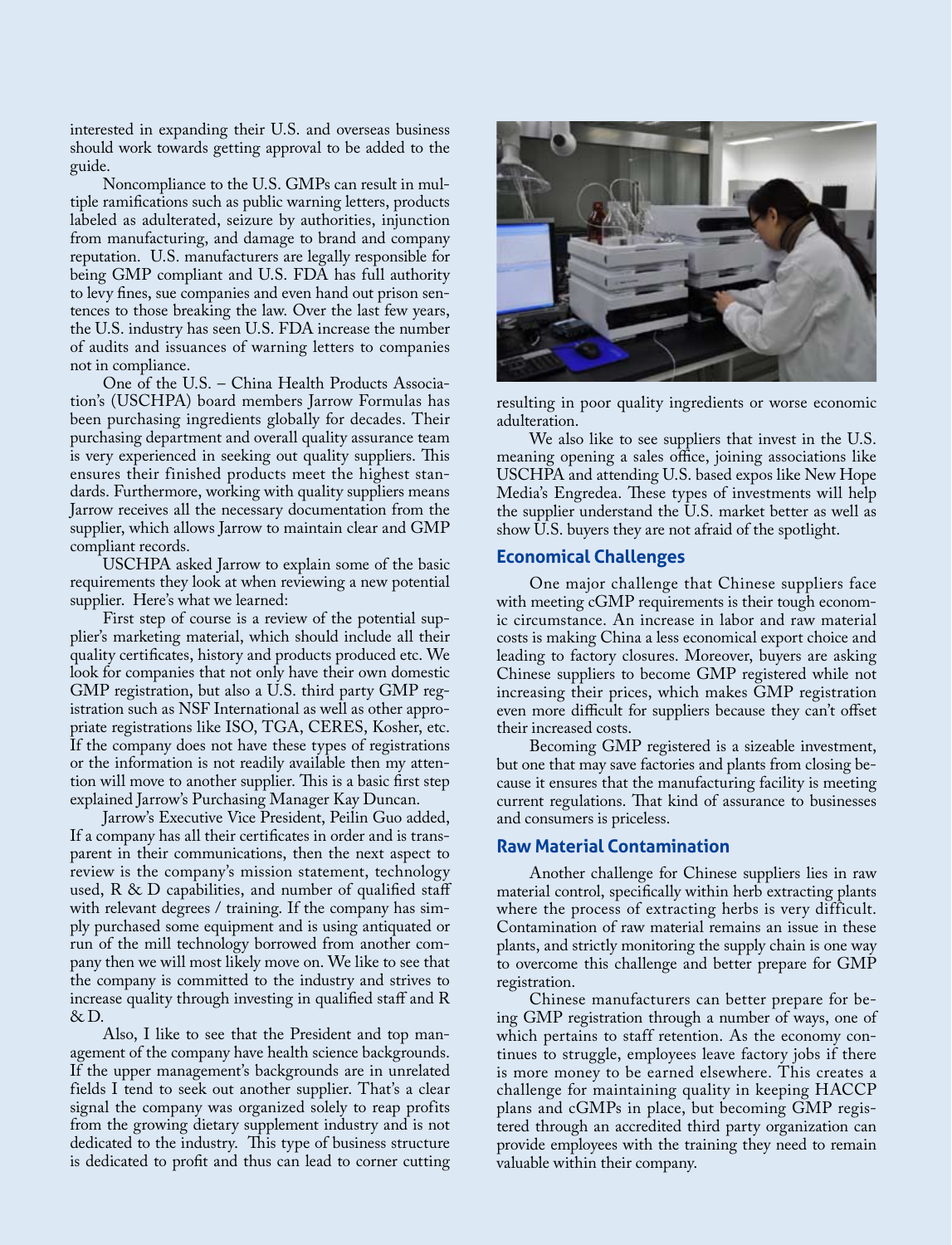There are some 300 companies worldwide that are NSF GMP registered with one-third of these coming from China.

# **NSF International's Health Sciences Division**

NSF International's Health Sciences Division provides a wide range of certification, testing and training services for the dietary supplement industry. In February 2011, NSF opened the NSF Shanghai Testing Laboratory in Shanghai, China, to support the increasing international demand for nutritional supplement testing and certification services.

This expansion complements NSF's existing testing, registration and certification services in China and provides companies with a means to source safer products, raw materials and ingredients from Asia through independent, third-party testing, registration and certification. It also eliminates the need to ship products to the U.S. for testing, which helps to significantly streamline the import/export process.

NSF's Shanghai Laboratory Testing Services include testing dietary supplements and ingredients for pesticide residues, heavy metals (e.g. lead, cadmium) and other trace contaminants and to verify raw ingredient identification, including botanicals.

NSF Shanghai also offers onsite training programs for the health sciences industries, including Hazard Analysis and Critical Control Points (HACCP), GMP, Good Laboratory Practices (GLP), quality and regulatory compliance training programs.

#### **Quality Assurance**

At the end of the day, one of the most important things to consumers and manufacturers of dietary supplements is the safety and quality of their product.

Becoming GMP registered through a credible third party organization such as NSF International is an excellent way to establish trust with companies and consumers because it demonstrates that a product's label claims have been verified, that the product has been formu-

lated correctly, and that it is contaminant free, as well as verifying that the facility adheres to current GMPs for dietary supplements.

Without that security, manufacturers may be less likely to trust a supplier's capabilities and consumers may not know if a certain product meets manufacturing requirements and is of the highest quality.

#### **Investing in Quality**

A perfect example of a supplier that has invested heavily early on and is now reaping the benefits is USCHPA member TSI Inc. When TSI started to build its U.S. business back in 1996, investing in quality systems, certifications and customer satisfaction was priority one. To date, TSI has five fully GMP registered facilities in China with offices in the U.S., E.U., Australia, Japan and China. Just manufacturing ingredients isn't enough anymore; buyers are looking for U.S. FDA GMP compliant companies as well as those with strong R&D and analytical resources, which TSI has invested in.

USCHPA asked TSI, what they felt was lacking in the supply chain and how to ensure their customers trust their quality. TSI CEO Joe Zhou was kind enough to lend us his insight.

We [TSI] consider ourselves a global company and as such have a responsibility to our customers around the world. This means not only having regional and international quality registrations in place, but also invest in maintaining marketing / sales offices in the countries we operate. For example, TSI has an office in the U.S., which allows our U.S. customers to communicate with us directly and conveniently. Another area that is important for our customers is liability. Let's say a U.S. company decides to buy direct from China and when the shipment arrives it isn't what was ordered or it is contaminated etc. What legal options does a U.S. company have against a Chinese entity? Liability insurance is not widely purchased in China, so from a legal standpoint this can be risky. This is why TSI has carries liability Insurance to protect itself and its customers.

#### **Raising t he Bar on Quality**

As we've seen in this article, quality ingredients, quality systems, certifications and liability are all things ingredient suppliers need to be aware of and invest in if they want to continue to sell to the global market. In today's regulatory environment, increased business and profits are tied closely to quality, safety and consistency. Both the U.S. and China have been implementing a variety of new regulations aimed at improving food safety and consumer protection. A product's quality and safety begins with its ingredients and raw materials, so make sure you are offering your customers the very best. After all, we are all consumers and should strive to produce the best for our families, friends and neighbors.

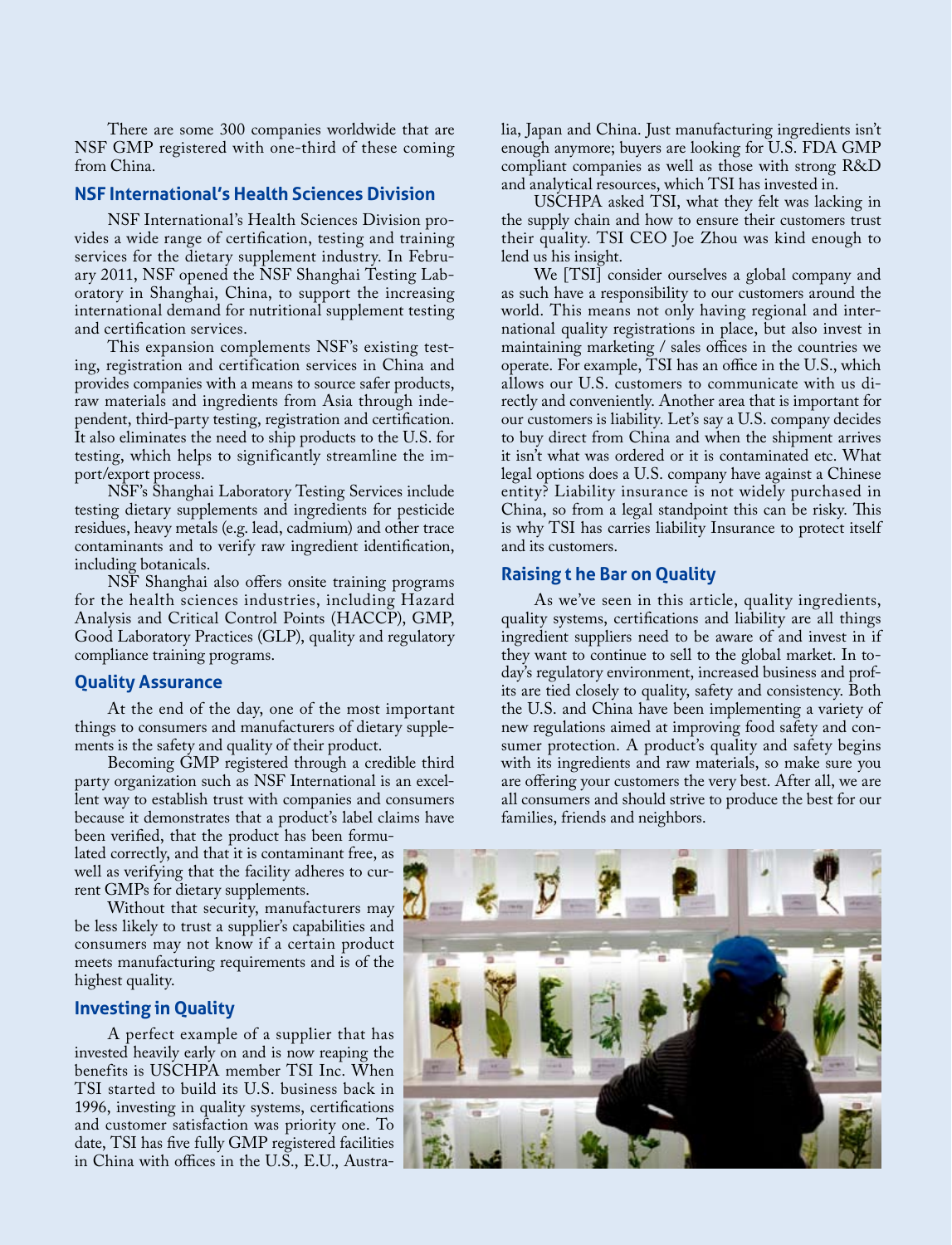For more information on the U.S. – China Health Products Association please contact Alice Yang at alice@uschinahpa.org or visit www.uschinahpa.org

To learn more about GMP compliance and product/ingredient certification, please contact Dr. Liu Ling at Iliu@nsf.org or visit NSF's website: (www.nsf.org)

To learn more about dietary supplement testing, Please contact Mr. Joe Zhou at (zzhou@nsf.org) or visit NSF China lab at www.nsfchinalab.org.)

# 质量、安全、一致性 保障业务增长

□ 文/美中保健品协会 2012年5月14日 2012年5月14日 2012年5月14日 2012年5月14日 2012年5月14日 2012年5月14日 2012年5月14日 2012年5月14日 2012年5月14日

美国和中国在全球的膳食补充剂行业都拥有独特 的头衔。美国在产品制造和成品消费上都是全球的行 业领袖,而中国则是全球第一大原料和成分供应商。作 为这两个领域的领导者,两国企业能够以身作则,确保 产品安全尤为重要。

但是,多年来中国的原料和食品安全记录阴霾重 重,事故不断。从过去到现在无间断的问题让很多国际 厂商不得不考虑从别处寻找原料商。尽管这对中国并 不是个好消息,但是对那些质量过硬的中国原料商来 说,却是一个能脱颖而出的好机会,证明中国确实还有 高质量的原料提供商。

一份美国的商业期刊《营养世界》(Nutraceuticals World) 近日撰文指出,由于中国资源丰富、价格有竞争力优 势,全球80%以上的膳食补充剂原材料都来自于中国。

毫无疑问,中国还将继续保持美国膳食补充剂第一大原 料供应商的头衔。让这些供应商了解质量和安全在供应链中 的重要性至关重要。那些通过美国药监局的现场良好制造规



范(cGMPs)认证的中国供应商会得到美国买家的更多关注, 同时业务也随之增长。

# GMP规范

根据美国药监局代码21的联邦法规第111条,所有制造、 包装、贴标和存储膳食补充剂的国内外企业都必须符合美国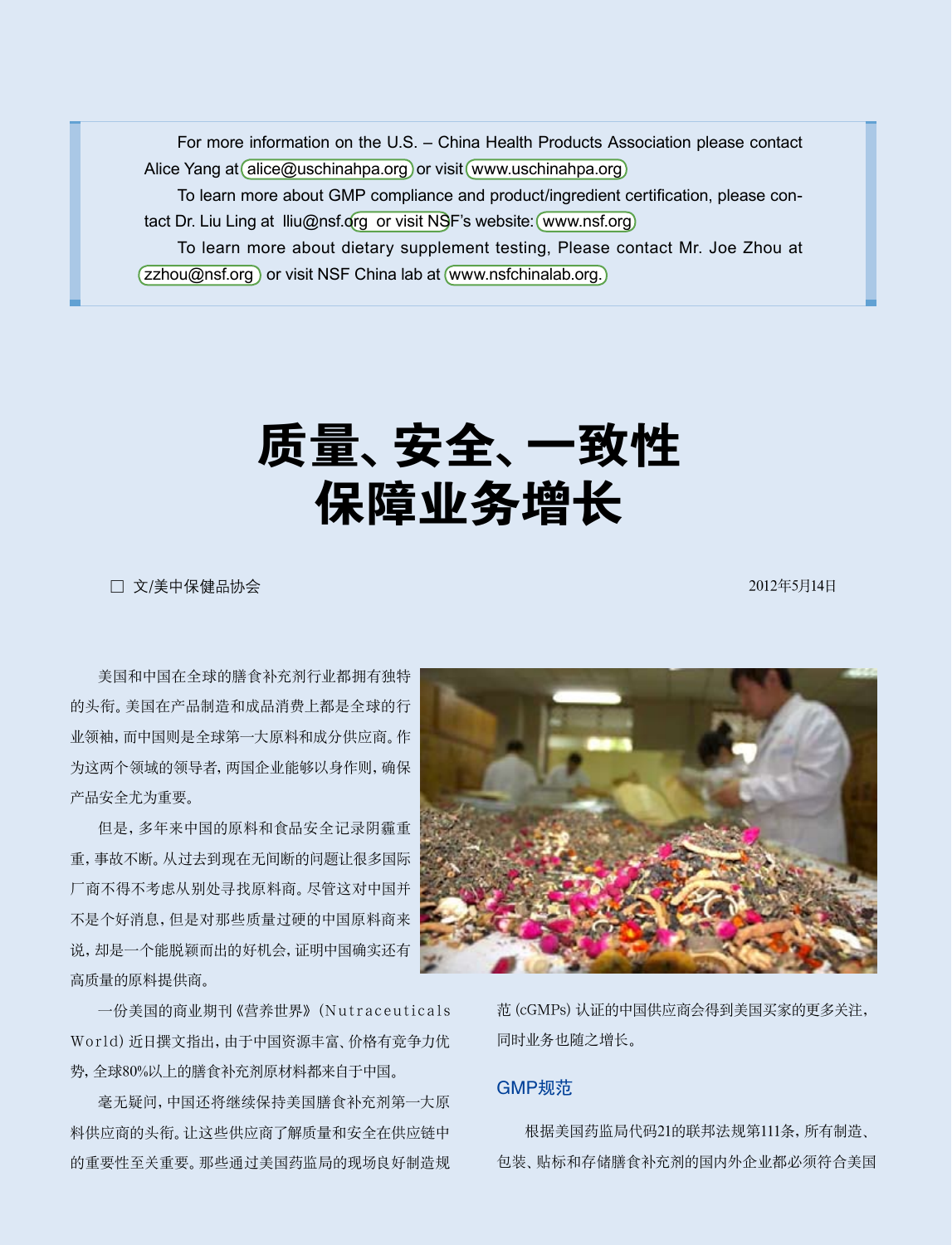药监局有关膳食补充剂c G M P s规范, 以做到质量监控。本规 定于2010年6月生效。

美国药监局于2007年为膳食补充剂行业建立良好生产 规范(GMP)标准, 确保产品免受污染、质量达标、目标签准 确。GM P规范与1994年通过的《膳食补充剂健康教育法》一 道,规定膳食补充剂产品及原料制造商有责任在做市场推广 之前确保其产品安全。

美国市面上的膳食补充剂产品和原料的安全掌握在制造 商的手中,他们的原料商能否提供高品质的原料非常重要。 对美国公司来说,确保原料品质的办法之一就是从获得NSF GM P注册的企业中选择原料商。美国国家卫生基金会,简称 NSF,其颁布的GMP认证意味着该企业每年都通过了美国药 监局GMP规定的审核。

《N S F采购指南》是一本收录了世界各地膳食补充剂 供应商和制造商的目录大全,其中所有通过NSF GMP 认 证的供应商都包括在内。这个认证证明的是该企业符合 c G M P的要求和规定。本指南在全球买家寻求优质供应商 时广泛应用。对那些有意向在美国和海外市场扩展的中国 供应商来说,若努力通过认证并添加到指南中,无疑增加了 市场机遇。

违反美国GM P s规定会导致多个后果,如收到公开警告 信,"掺入次品"标记,政府扣押产品,企业生产禁令等,这些 后果都会严重损害产品品牌和企业声誉。美国制造商对生产 符合GMP规范负法律责任,美国药监局有权对违规企业采取 罚款、起诉、甚至监禁的措施。近几年,美国药监局已经增加 了审计数量,对违规企业寄发的警告信数量也增加了。

美中保健品协会(U S C H PA)的董事会员企业杰诺 (Jarrow Formulas)几十年来都在全球采购原料。其采购部 及整个质量监控团队在寻找优势供应商上经验丰富,确保其 产品能达到最高的标准。优质的供应商为杰诺公司提供了所 有必须的文件,所以,杰诺一直保持良好的GMP合规记录。

当美中保健品协会问杰诺,他们在挑选新的潜在供应商时 会有什么基本要求。他们给出了答案。

"第一步当然是先看潜在供应商的宣传材料,包括质 量证书、 企业历史和生产产品等。我们寻找的目标企业 是那些不仅获得国内GMP认证,并且还获得美国第三方的 GM P认证, 比如美国国家卫生基金会 (简称N S F) 的, 或者 其他机构如ISO, TGA, CERES, Kosher做的GMP认证 的企业。如果企业没有获得以上认证,或者此类信息不能明 显提供,我们很快就会转移到下一家。"杰诺采购经理Kav Duncan说。

杰诺执行副总裁郭培林补充说,"如果企业通过了所有 必需的认证,沟通也很通畅,那么下一步要看的就是企业的 使命声明、 所使用的技术、研发能力和获得相关学位或培训 资格人员的数量。如果该企业设备是买来的,机器也过时了, 生产技术也是从别地借来的,我们很有可能也换到下一家。 我们希望看到的是企业能致力于行业发展,努力提高产品质 量,能对有资质的员工和研发投入资金。"



 "另外,我们同样希望看到企业老总和高层 都有健康科学的相关背景。如果企业高管的背景和 行业毫不相干,我们也基本上不考虑了。很明显,这 样的企业只是为了从不断增长的膳食补充剂行业利 润里分一杯羹,而不会真正致力于行业发展。这种 企业结构更像是为了赚取利润,而很可能导致产品 质量低下,甚至掺假。"

 "我们同样希望看到供应商能对美国有相关 的投资举措,比如在美国设立销售办事处,加入美 国行业协会,如美中保健品协会,参加在美国举办 的展会,如New Hope主办的Engredea展等。这些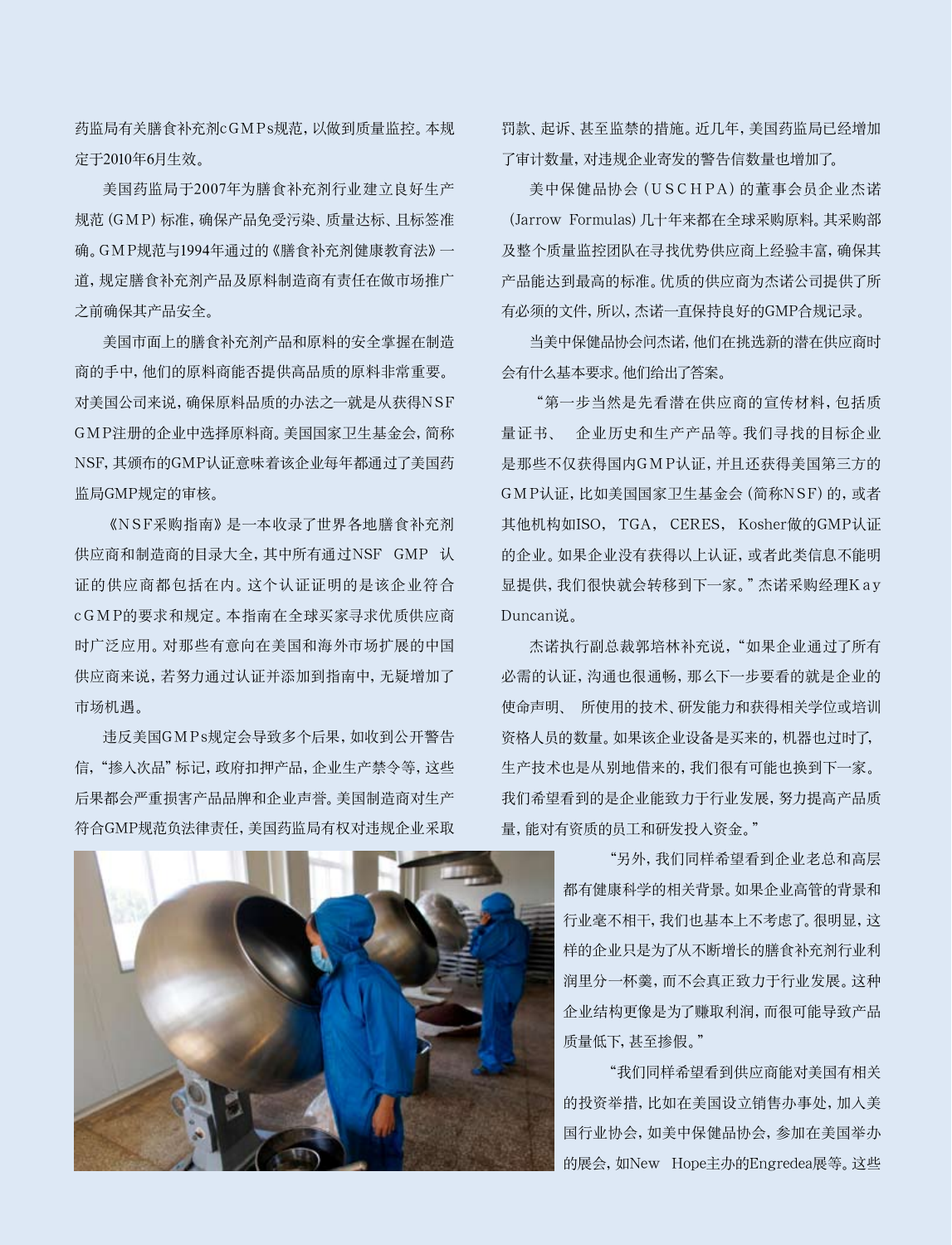举措能让供应商更加了解美国市场,同时也向美 国采购商显示他们不怕见光死。"郭培林说。

# 成本挑战

然而中国供应商面对cGMP规范时最大的挑 战是他们艰难的经济状况。劳动力和原材料成 本增加使中国企业出口成本上升,不少工厂甚至 倒闭。原料买家要求中国原料商获得GMP认证, 却同时还希望进口价格维持原状,这样只会导致 GM P认证越来越难,因为企业无法承受再额外 增加的成本。

获得GMP认证是笔不小的投资,但是这一决 定可能挽回工厂和车间关门的命运,因为GMP保 障了其生产设备符合当前规定。而这种信誉对企 业和消费者来说都是无价的。

# 原材料污染

中国供应商面临的另一个挑战在于对原材料 的控制,尤其是植物提取物企业,植物提取的加 工过程是很不容易控制的。原材料如果受到污染

则对产品影响很大。严格监控供应链是克服这一挑战的办法 之一,也更容易通过GMP认证。

想要通过GM P认证,中国企业还需做好准备,其中之一 就是要能留住员工。现在经济状况持续低迷,如果能找到个 高薪工作,工厂员工都会离开原岗位。这给企业的维持危害 分析和关键控制点(HACCP)计划和c GM P s规范都带来困 难。但是通过第三方机构认证的GM P企业,能为员工提供有 价值的培训,并留住人才。

全球共有300余家企业通过NSF GMP注册,而其中三分 之一企业都来自中国。

# 美国国家卫生基金会健康科学部

美国国家卫生基金会健康科学部为膳食补充剂行业提供 广泛的认证、测试和培训服务。2011年2月,NSF上海检测实验 室在中国上海成立,以满足与日俱增的对营养补充剂检测和





认证服务的国际需求。

上海实验室的成立 有效补充了NSF在中国现 有的测试、 登记和认证 中国服务,通过独立的第 三方测试、登记和认证, NSF为企业保障了来自亚 洲的产品、原料和成分更

加安全。同时,原料商也再不用把产品送到美国做检测,大大 简化了进出口流程。

NSF上海实验室提供的服务包括对膳食补充剂及其原料 的农药残留测试、重金属测试(如铅、镉)、其它微量污染物 测试,以及对植物源原料成分的检验鉴定等。

N SF 上海实验室还提供现场健康科学培训项目,包括 危害分析与关键控制点 (HACCP),GMP规范,最佳实验室 管理规范 (GLP) ,质量和合规培训项目等。

质量保证最后,膳食补充剂的消费者和厂商最关心的事 情之一就是产品的安全和质量。

通过可靠的第三方机构(如 NSF)注册GMP,则是一个 建立企业与消费者之间信任的绝好方法,因为这表明产品的 标签声称已经通过验证,产品配方正确,无污染,其生产设备 符合当前膳食补充剂 GMP 规范。

如果没有这个安全保障,制造商则可能对供应商的能力